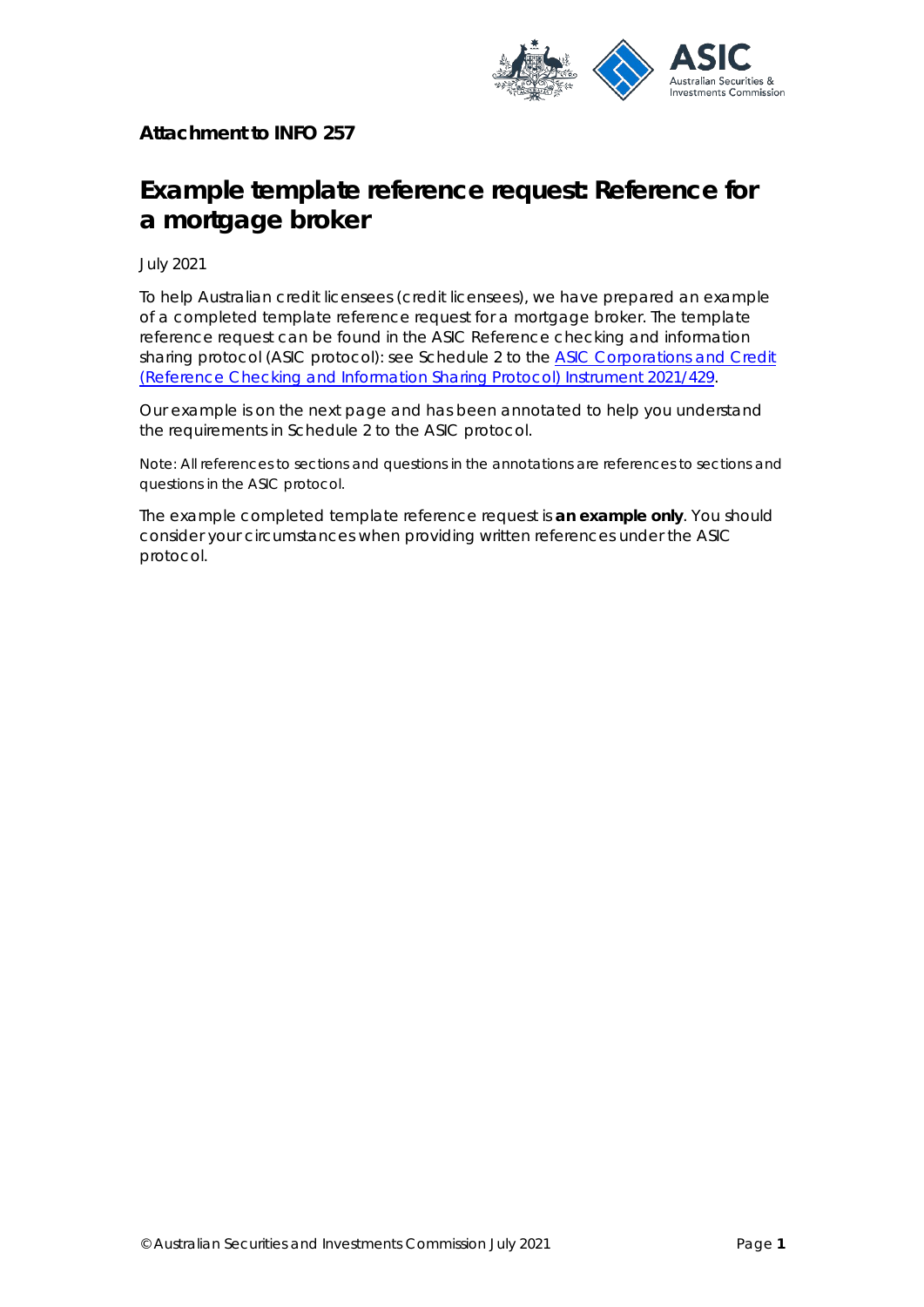# **Reference request**

#### John Smith (the *representative*)

Prospective Home Loans Pty Ltd (Australian credit licence XXXXXX) requests a reference for the representative under the *ASIC Corporations and Credit (Reference Checking and Information Sharing Protocol) Instrument 2021/429* (the *Protocol*) for the purposes of:

- considering the representative's employment or authorisation as a financial adviser or mortgage broker; and
- complying with the general conduct obligations of a licensee under section 912A of the *Corporations Act 2001* and section 47 of the *National Consumer Credit Protection Act 2009* (where the representative becomes employed or authorised by the recruiting licensee).

#### **Questions**

#### **1. Background information**

(a) Provide the name of the organisation, person(s) who completed the reference and date completed.

Compliant Home Loans Pty Ltd (credit licence XXXXX)

Samantha Browne, Compliance and Risk Officer

- 15 December 2021
- (b) Confirm the representative's role(s) and period of employment or authorisation.
	- Mortgage broker 7 August 2019 to present
	- Broker support assistant 1 January 2019 to 6 August 2019
- (c) Provide a brief description of the representative's main responsibilities.
	- As a mortgage broker, the representative provided credit assistance for consumer home loans.
	- As a broker support assistant, the representative provided administrative support for a team of mortgage brokers.
- (d) Advise the ASIC reference number (if applicable) in relation to the representative.

XXXXX Credit Representative Number

the name and Australian credit licence number of the recruiting licensee that requests a reference from you: Schedule 2.

You must state

You must state the representative's job title(s) and period in the role(s): Schedule 2, question 1(b).

You must state the ASIC reference number of the representative – that is, the credit representative number (if applicable): Schedule 2, question 1(d).

You must state the name of the referee licensee, the person(s) who completed the reference, and the date the reference was completed: Schedule 2, question 1(a).

You must state the full name of the person the recruiting licensee is requesting a reference for: Schedule 2.

You must provide a description of the representative's activities authorised by you: Schedule 2, question1(c).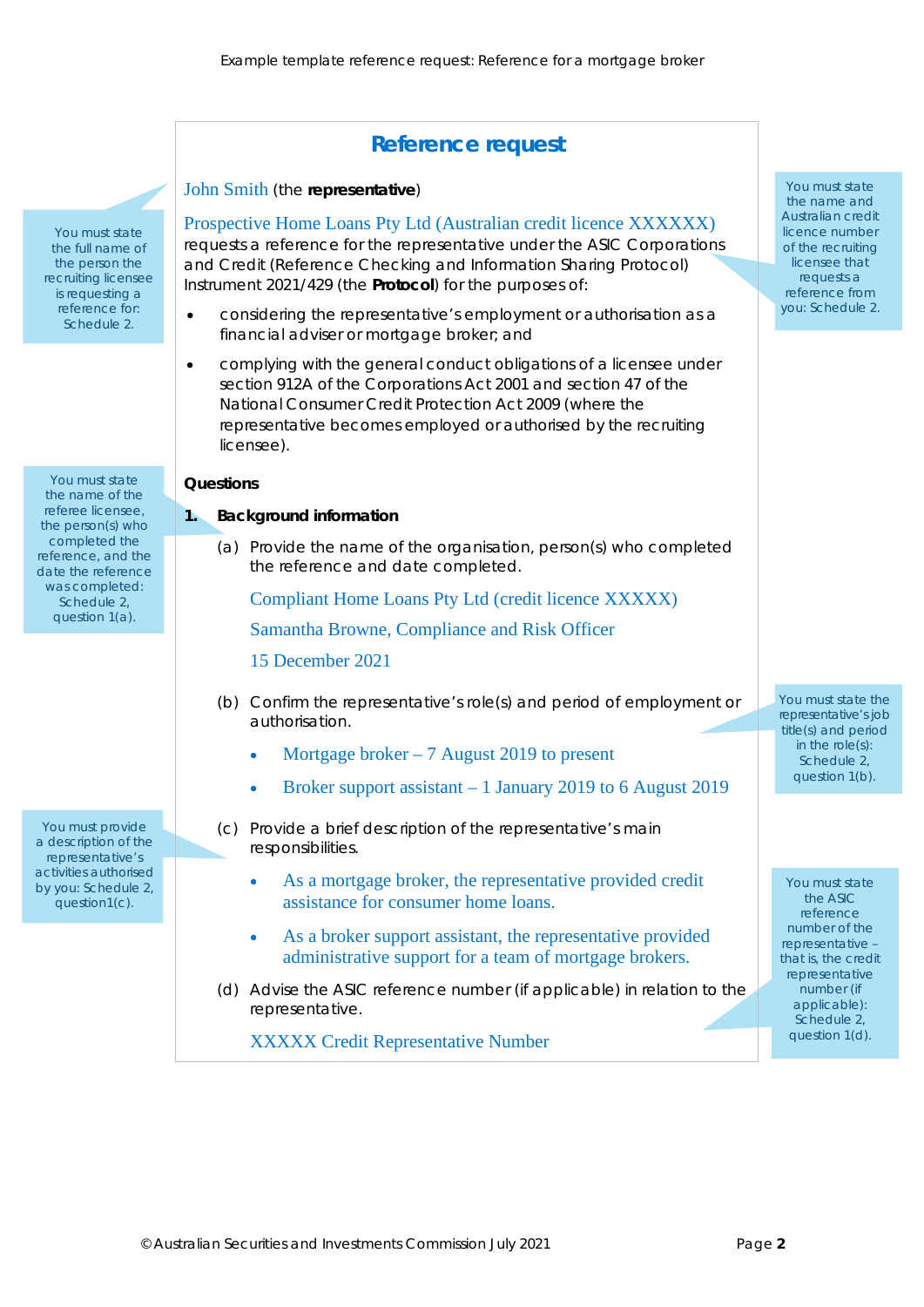# **2. Compliance audits**

#### Note: Question 2 only applies to a representative that is currently, or was previously, a financial adviser or mortgage broker.

Complete the table in this question by providing information about compliance audits undertaken in the 5-year period preceding the date the reference is given. In completing the table, indicate whether the compliance audit results/outcome were about non-compliance with financial services laws or credit legislation, and/or noncompliance with licensee processes. Also include a description of any remedial action (see definitions below).

| Date of<br>compliance audit | <b>Brief description of</b><br>results/outcomes                                                                                                                                                                                                 | <b>Brief description of</b><br>remedial action                                                                                                                                                                                  |                                                                                                                                                                                                                                                                                                                                                       |
|-----------------------------|-------------------------------------------------------------------------------------------------------------------------------------------------------------------------------------------------------------------------------------------------|---------------------------------------------------------------------------------------------------------------------------------------------------------------------------------------------------------------------------------|-------------------------------------------------------------------------------------------------------------------------------------------------------------------------------------------------------------------------------------------------------------------------------------------------------------------------------------------------------|
| 30 September<br>2021        | Six client files reviewed. No<br>issues identified.                                                                                                                                                                                             | <b>Nil</b>                                                                                                                                                                                                                      |                                                                                                                                                                                                                                                                                                                                                       |
| 30 March 2021               | Seven client files reviewed.<br><b>Non-compliance with licensee</b><br>processes:<br>One file had limited records<br>detailing the consumer's<br>objectives raising concerns<br>about potential non-compliance<br>with the best interests duty. | Client offered a<br>review by a<br>different mortgage<br>broker. Review<br>found best interests<br>duty had been met.<br>Further training<br>provided to the<br>representative<br>on licensee's<br>record-keeping<br>processes. | You must provide<br>a brief description<br>of the results<br>and outcomes<br>of compliance<br>audits at the time.<br>You must include<br>a brief description<br>of any non-<br>compliance with<br>laws and/or<br>licensee processes,<br>and action you<br>have taken to<br>address concerns<br>identified in the<br>audit: Schedule 2,<br>question 2. |
| 30 September<br>2020        | Six client files reviewed. No<br>issues identified.                                                                                                                                                                                             | <b>Nil</b>                                                                                                                                                                                                                      |                                                                                                                                                                                                                                                                                                                                                       |
| 1 May 2020                  | Four client files reviewed. No<br>issues identified.                                                                                                                                                                                            | <b>Nil</b>                                                                                                                                                                                                                      |                                                                                                                                                                                                                                                                                                                                                       |
| 30 September<br>2019        | Six client files reviewed.<br><b>Non-compliance with licensee</b><br>processes:<br>On two files records detailing<br>the consumers' requirements and<br>objectives were not uploaded to<br>the licensee's system.                               | Further training<br>provided to the<br>representative. An<br>additional out-of-<br>cycle compliance<br>audit undertaken.                                                                                                        |                                                                                                                                                                                                                                                                                                                                                       |
| 30 March 2019               | Two client files reviewed. No<br>issues identified.                                                                                                                                                                                             | <b>Nil</b>                                                                                                                                                                                                                      |                                                                                                                                                                                                                                                                                                                                                       |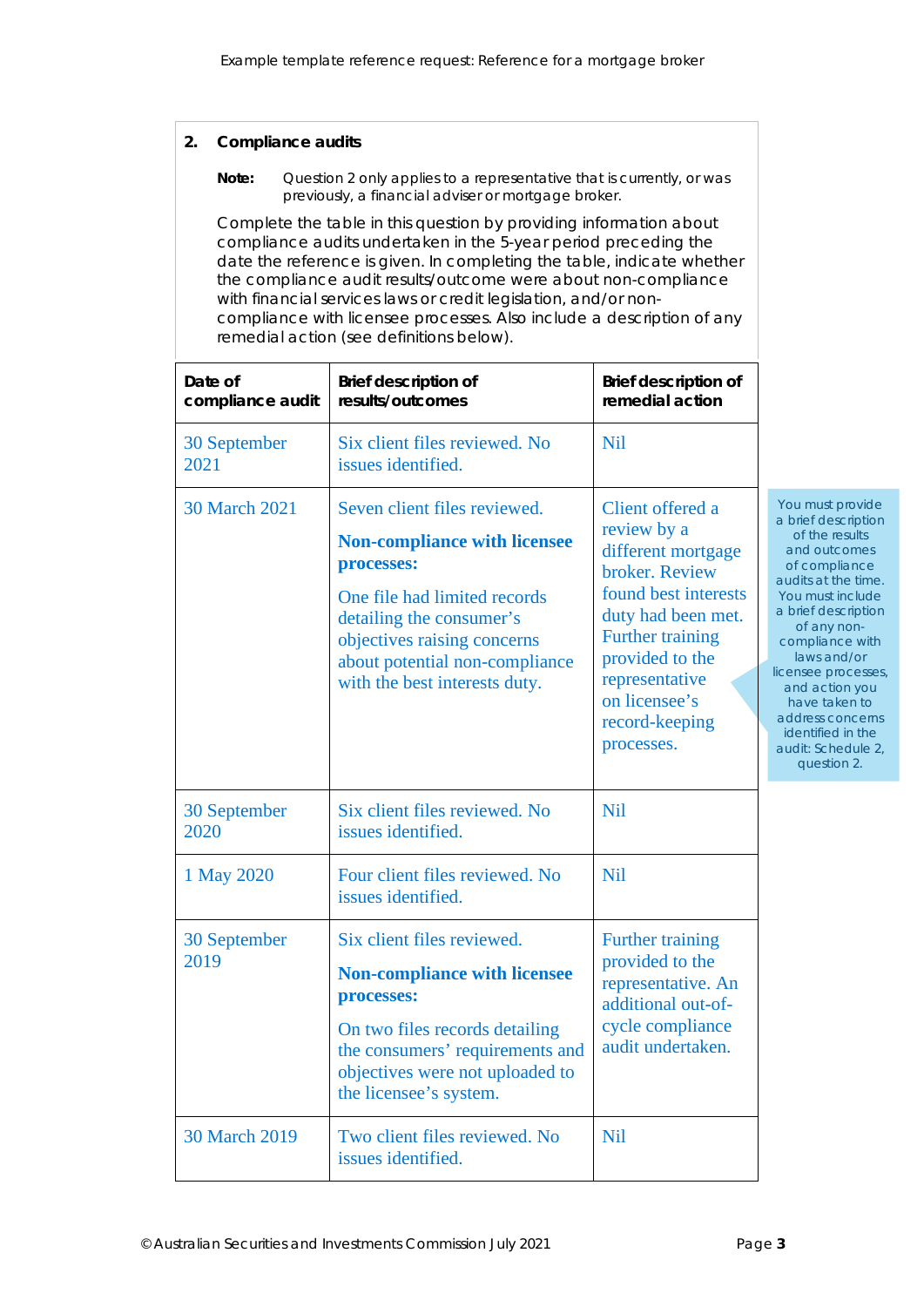|                                                                                                                                                              | 3.<br>Conduct of the representative                                                                                                                                                                                                                                                                                                                                                                         | You must provid<br>a brief descriptic<br>of what the<br>breach (or likely<br>breach) relates t<br>the name of the<br>Act and relevar<br>section(s)<br>breached (or like<br>breached), and<br>the date you |
|--------------------------------------------------------------------------------------------------------------------------------------------------------------|-------------------------------------------------------------------------------------------------------------------------------------------------------------------------------------------------------------------------------------------------------------------------------------------------------------------------------------------------------------------------------------------------------------|-----------------------------------------------------------------------------------------------------------------------------------------------------------------------------------------------------------|
|                                                                                                                                                              | Question 3 is to be answered in relation to the 5-year period<br>Note:<br>preceding the date the reference is given.                                                                                                                                                                                                                                                                                        |                                                                                                                                                                                                           |
|                                                                                                                                                              | (a) Did you report a breach to ASIC (whether under former<br>section 912D or section 912DAA of the Corporations Act 2001 or<br>section 50B of the National Consumer Credit Protection Act 2009)<br>in respect of the representative? Yes                                                                                                                                                                    |                                                                                                                                                                                                           |
|                                                                                                                                                              | (b) If you answered Yes to Question 3(a), provide details on the<br>relevant date, type and nature of the breach. Also include details<br>of remedial action.                                                                                                                                                                                                                                               | reported it to<br><b>ASIC. You must</b><br>also include a<br>brief description                                                                                                                            |
|                                                                                                                                                              | Report lodged with ASIC on 10 December 2021, as the current<br>investigation of a potential breach of a core obligation had been<br>underway for more than 30 days (section $50A(1)(c)$ of the<br><b>National Consumer Credit Protection Act 2009).</b>                                                                                                                                                     | remedial action<br>Schedule 2,<br>question 3(b).                                                                                                                                                          |
|                                                                                                                                                              | (c) Did (or does) the representative's conduct or performance<br>(including acts or omissions) in relation to the provision of financial<br>services or engaging in credit activities while employed with, or<br>authorised under, your licence, or the circumstances surrounding<br>the representative's departure from your licence, concern the<br>representative's involvement in any of the following: |                                                                                                                                                                                                           |
|                                                                                                                                                              | dishonesty – $No$<br>(i)                                                                                                                                                                                                                                                                                                                                                                                    |                                                                                                                                                                                                           |
|                                                                                                                                                              | unprofessional conduct $-$ No<br>(ii)                                                                                                                                                                                                                                                                                                                                                                       |                                                                                                                                                                                                           |
|                                                                                                                                                              | conduct justifying instant dismissal or immediate termination<br>(iii)<br>of representative status $-$ No                                                                                                                                                                                                                                                                                                   |                                                                                                                                                                                                           |
|                                                                                                                                                              | (iv) refusal or deliberate non-compliance in relation to the<br>financial services laws or the credit legislation $-$ No                                                                                                                                                                                                                                                                                    |                                                                                                                                                                                                           |
|                                                                                                                                                              | (v) gross incompetence or gross negligence $-$ No                                                                                                                                                                                                                                                                                                                                                           |                                                                                                                                                                                                           |
|                                                                                                                                                              | (vi) a breach of the Financial Planners and Advisers Code of<br>Ethics $2019 - No$                                                                                                                                                                                                                                                                                                                          |                                                                                                                                                                                                           |
|                                                                                                                                                              | The conduct need not involve a contravention of the law.<br>Note:                                                                                                                                                                                                                                                                                                                                           |                                                                                                                                                                                                           |
| You must provide<br>a brief description<br>of the relevant<br>conduct, how it was<br>identified and any<br>remedial action:<br>Schedule 2.<br>question 3(d). | (d) If you answered Yes to any of the matters in Question 3(c), provide<br>a brief summary of the details, including relevant information in<br>relation to internal assessments, external notifications or<br>complaints against the representative in connection with the<br>provision of financial services or engaging in credit activities, and<br>any remedial action.                                |                                                                                                                                                                                                           |
|                                                                                                                                                              | Not applicable.                                                                                                                                                                                                                                                                                                                                                                                             |                                                                                                                                                                                                           |

You must provide a brief description of what the breach (or likely breach) relates to, the name of the Act and relevant section(s) breached (or likely breached), and the date you reported it to ASIC. You must also include a brief description of remedial action: Schedule 2, question 3(b).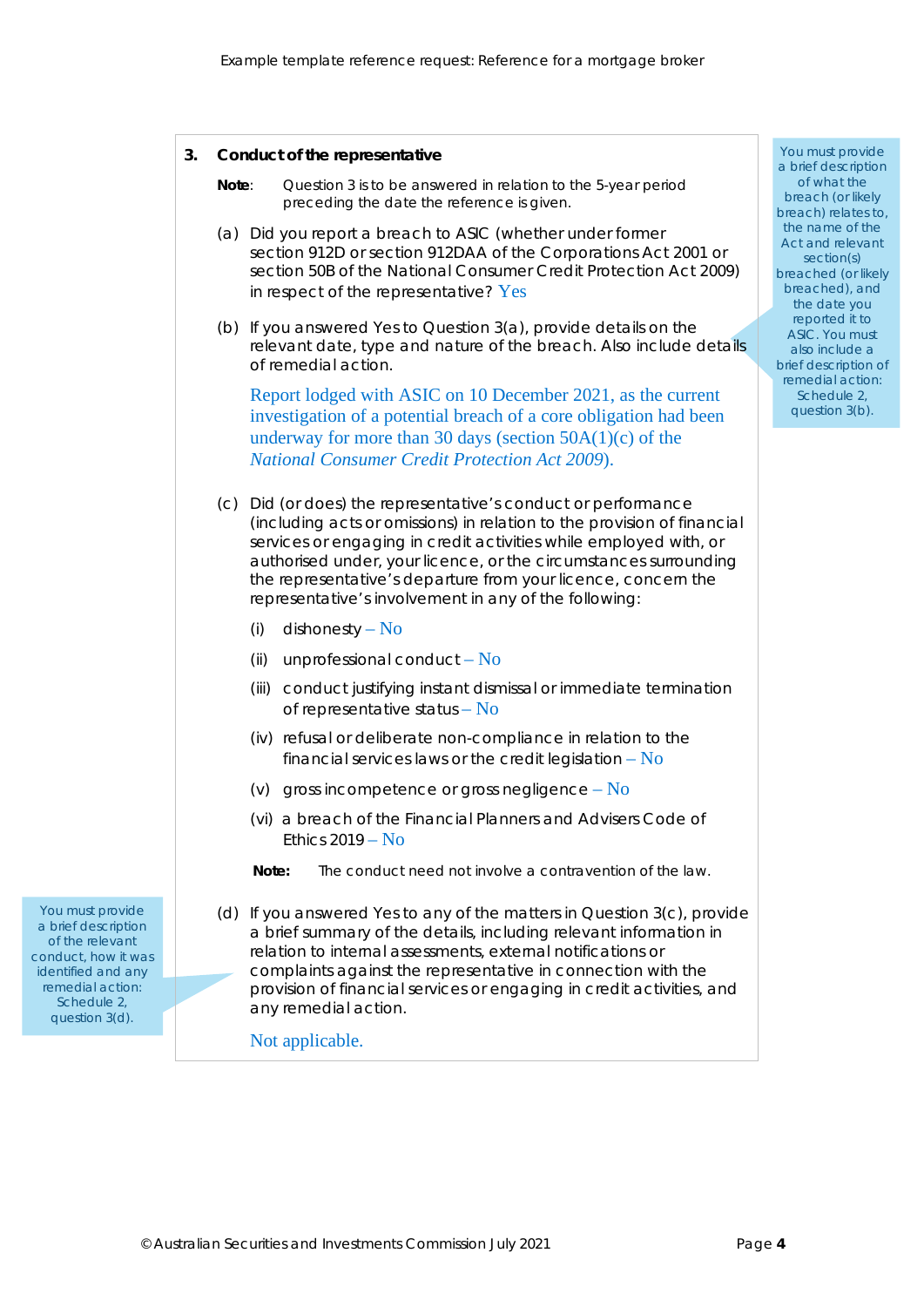#### **4. Unresolved matters**

(a) Is there an inquiry or investigation in progress by your organisation in relation to this representative in connection with the provision of financial services or engaging in credit activities, in relation to the 5-year period preceding the date the reference is given?

# Yes

- (b) If you answered Yes to Question 4(a), provide:
	- (i) a brief description of the nature of the circumstances that triggered the inquiry/investigation (for example a breach, complaint, compliance audit, external notification, internal assessment/review or other circumstance); and
	- (ii) details of the progress and status of the inquiry/investigation.

One lender notified us on 6 November 2021 that they had removed the representative's lender accreditation. This was due to concerns about the authenticity of documents provided in support of loan applications. We have commenced a review of all the broker's files in the last six months, which we expect to complete by 31 December 2021.

(c) If you answered Yes to Question 4(a), was the representative made aware of the inquiry/investigation?

# Yes

# **Interpretation**

In this request, a word or an expression that is defined in section 4 of the Protocol has the same meaning in this request.

Additional definitions

In this request:

#### *client remedial action* includes:

- (a) the representative being instructed to provide corrective disclosure to a client; and
- (b) compensation being given to a client either as a financial payment or other non-financial remedy.

*complaint* means a "complaint" as defined in Australian / New Zealand Standard AS/NZS 10002:2014 *Guidelines for complaint management in organizations* published jointly by, or on behalf of, Standards Australia and Standards New Zealand, as in force or existing on 29 October 2014.

*compliance audit*, in relation to a representative, means an audit or review by or on behalf of a financial services licensee or credit licensee of the representative's compliance with financial services laws, credit legislation and licensee policies and procedures as part of the licensee's monitoring and supervision obligations under paragraphs 912A(1)(ca) and (f) of the *Corporations Act 2001* or paragraphs 47(1)(e) and (g) of the *National Consumer Credit Protection Act 2009*.

*remedial action* includes representative remedial action or client remedial action.

#### You must

provide a brief description of the cause or trigger of the inquiry or investigation, its current status and when you expect it to be completed: Schedule 2 question 4(b).